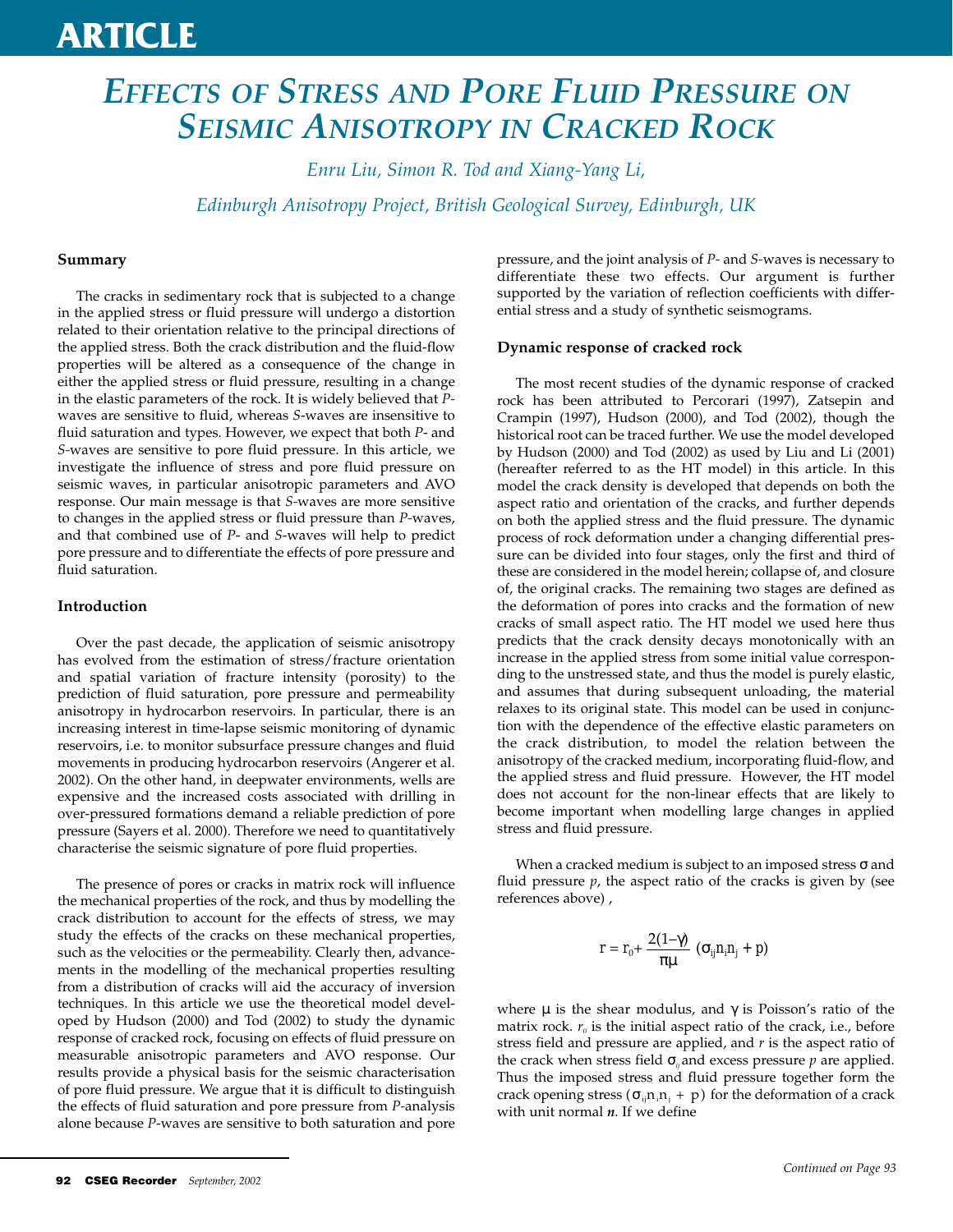### **EFFECTS OF STRESS AND PORE FLUID PRESSURE ON SEISMIC ANISOTROPY IN CRACKED ROCK**

*Continued from Page 92*

$$
\sigma_c = \frac{\pi \mu}{2(1-\gamma)} r_0
$$

as the critical stress (Zatsepin and Crampin 1997), the aspect ratio of the cracks becomes .

$$
r = r_0(1 + \frac{\sigma_{ij} n_i n_j + p}{\sigma_c})
$$

Note that  $\sigma_{\text{diff}} = \sigma_{\text{ij}} n_{\text{i}} n_{\text{j}} + p$  is called the differential stress. Zatsepin and Crampin (1997) modelled the stress*-*sensitivity of initially randomly oriented cracks in isotropic media. Hudson (2000) and Tod (2002) extended this idea further to model the effects of stress in cracked media using the fluid-flow model developed by Hudson et al. (1996) and Tod (2001). Once the dependence of the aspect ratio on stress is computed, we can use Hudson et al.'s (1996) formulae to calculate the effective elastic stiffness of the cracked rock.

### **Effects of differential stress on anisotropy**

In the following examples, the rock matrix has the following properties,  $V_p = 3.5$  km/s,  $V_s = 2$  km/s, and the density  $\rho =$  $2.3$  g/cm<sup>3</sup> unless specified otherwise. When the differential pressure is negative, there is no crack closure, thus no change in crack density. However, the change in crack aspect ratio is orientation dependent, so that the effective medium exhibits minor aniosotropy. Once  $\sigma_{\text{diff}} = \sigma_{\text{inf}} n_i n_j + p$  is positive, preferentially oriented crack closure occurs and the crack density decreases with increasing compressive biaxial stress (Figure 1). At large stresses only those cracks with normals lying in (or close to) the *x*3-direction remain open. The presence of a non-zero pressure within the fluid medium increases the crack density at any given value of the compressive stress, as it hinders the process of crack closure (Figure 1). Crack density decreases faster, as a function of differential pressure, for hydrostatic compression than for biaxial compression, which in turn decreases faster than for uniaxial compression. Note that in Figures 1 and 2, we have assumed that rocks are initially isotropic in the stress-free limit.

The degree of seismic anisotropy is normally conveniently measured in terms of Thomsen's three anisotropic parameters (Thomsen, 1986). As can be seen in Figure 2, all three of the parameters reach a maximal value under biaxial or uniaxial compression before decaying towards zero at large differential pressure as the properties of the cracked aggregate approach those of the matrix. We notice that γ, a measure of the *S*-wave anisotropy, reaches far larger values than ε, a measure of the *P*wave anisotropy, so is more likely to be detected. For uniaxial compression, peak values of the anisotropy parameters are reached at larger values of the differential pressure than for biaxial compression. This is largely as a result of the larger crack density at comparative differential pressures for uniaxial compression as opposed to biaxial compression.

The change in shear-wave anisotropy has been observed in field data by Angerer et al. (2002). In 1995, over a period of two months, two nine-component seismic surveys were acquired in



## Comparison of different stresses



*Figure 1. Top: Crack density as a function of differential pressure for three different pore pressures. Bottom: Crack density as a function of differential pressure for three different confining stresses (after Tod 2002).*

the Vacuum field, Wyoming, by the Colorado School of Mines Reservoir Characterisation Project before and after a pilot EOR program of  $CO<sub>2</sub>$  injection. The injection significantly increased the reservoir pressures from 10.6MPa to 17MPa and altered the fluid composition. Angerer et al. (2002) performed anisotropic analysis on the stacked data, and found that before the injection, the shear-wave time delays lie mostly between ±2%, which means shear-wave splitting is small. However, after the  $CO<sub>2</sub>$  injection a zone with negative shear-wave splitting is observed. The average value of anisotropy in the anomalous zone is -8%. Peak values lie around -12%. Both shear-wave components decrease differentially after the injection, where the velocity of fast split shearwaves  $S<sub>1</sub>$  component decreases more than the velocity of the slow shear-wave  $S<sub>2</sub>$  component. This produces a negative anisotropy where the shear-wave polarised parallel to the maximum horizontal stress direction is slower than the perpendicularly polarised wave. A similar observation of a negative anisotropy (90°-flip in polarisation direction) was made in an over-pressurised reservoir by Crampin et al. (1996). Angerer et al. (2002) also found that the polarisation directions are very heterogeneous in some areas, especially in the pre- $CO<sub>2</sub>$  survey and after

*Continued on Page 9*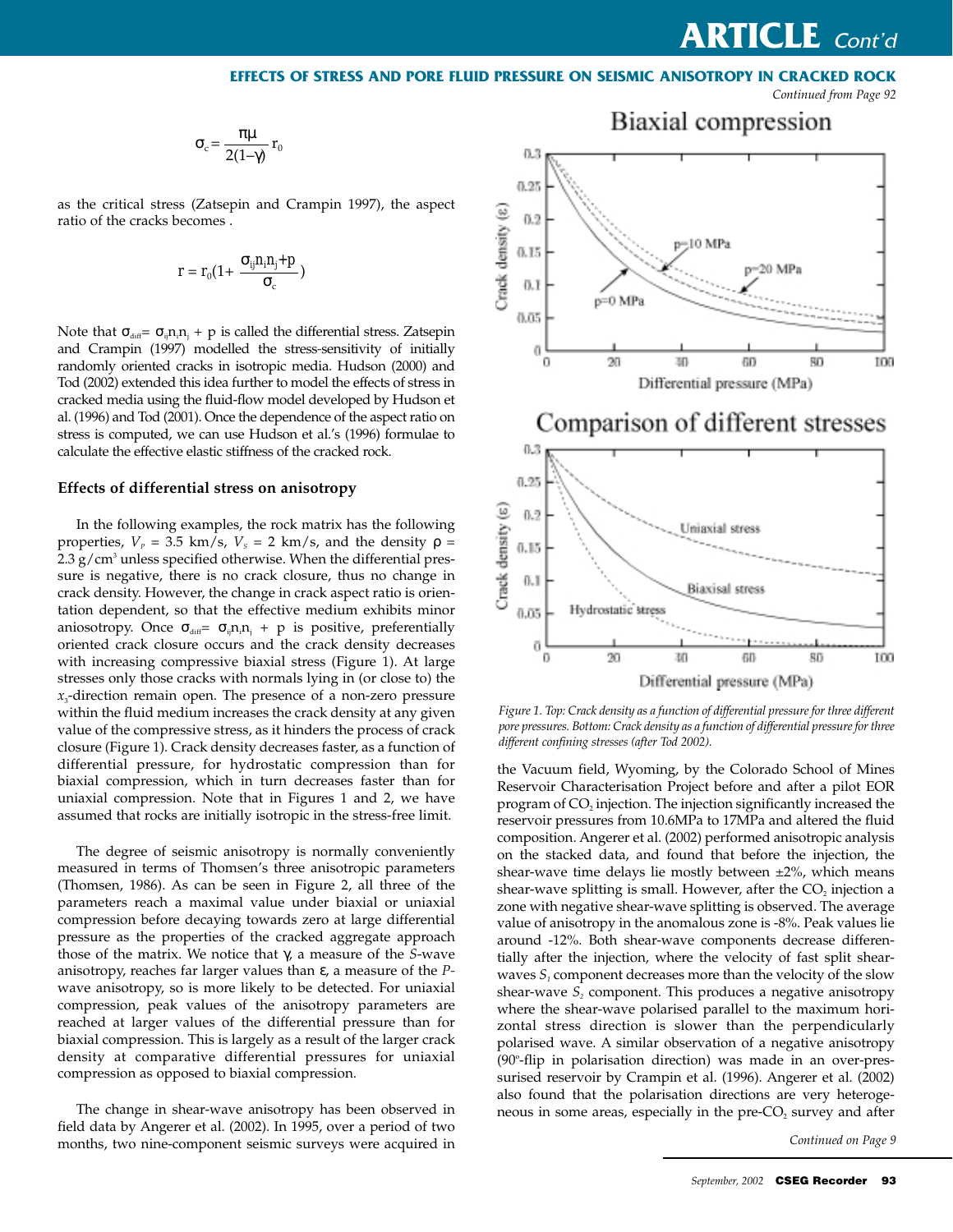### **EFFECTS OF STRESS AND PORE FLUID PRESSURE ON SEISMIC ANISOTROPY IN CRACKED ROCK**

*Continued from Page 93*



*Figure 2. Thomsen's anisotropic parameters as a function of differential pressure (after Tod 2002).*

injection there is better alignment in this quadrant. A possible explanation is that before  $CO<sub>2</sub>$ -injection the reservoir may have been in a very heterogeneous condition as both production and water-injection processes had been in progress for decades. It is suggested that the significant pore-fluid pressure increase between the two surveys may have led to more homogeneously aligned polarisation directions in the whole area. Angerer et al. (2002) concluded that *P*-waves show little observable changes before and after the CO<sub>2</sub> injection, and that significant pore-fluid pressure increases cause the differential opening of low aspectratio cracks which leads to decreases in seismic velocities. The *S*wave velocities decrease differentially and a significant increase in the degree of velocity anisotropy is observed.

### **PP- and PS-wave AVO**

There are many examples of the use of azimuthal AVO of *P*waves to detect fractures (e.g. Lynn et al. 1996). Liu et al. (2001) studied the effects of fluid saturation on the reflectivity of seismic waves, and Liu and Li (2001) compared the AVO responses due to pore pressure and fluid saturation. Here we follow Sayers and Rickett (1997) and consider two cases (Table 1). The first case is a shale/sand model in which sands

have lower impedance than the shale, and the second case is also a shale/sand model in which sands have higher acoustic impedance at normal incidence than the encasing shale. It is assumed in this study that the shale is isotropic and the underlying sands are fractured.

Figures 3 and 4 shows the effects of pore pressure in fractured sands on the plane *PP*- and *PS*-wave reflection coefficients ( $R_{pp}$ ) and  $R_{PS}$ ) for the models used in Table 1. The AVO curves are computed for the azimuths perpendicular to fracture orientations, as there is very little difference in the AVO variation with saturation in the direction parallel to the fractures at all angles. For moderate angles of incidence the curves begin to separate, with the curves corresponding to the *PS*-waves becoming increasingly larger than for the *PP-*waves. The overall magnitude of the converted *PS-*waves is larger than that of the primary reflected *PP-*waves. The behaviour of the *PP-* and *PS-*wave response can be explained by equations (13) and (14) of Liu et al. (2001). The presence of fluids affects *P*-wave velocity more than *S-*wave velocity, and thus introduces an increasing/decreasing amplitude with offset for low/high impedance. However, because of the low/high impedance, the AVO terms due to fluids (given in equation  $(15)$  of Liu et al. 2001) will have a different sign from the corresponding isotropic AVO terms, and this will result in either a reduction or an increase in the sensitivity of *P-*wave AVO. For the *PS*-waves impedance contrast will always be positive and have the same sign as the anisotropy term  $\sin^2\theta$ , increasing the sensitivity of *PS-*wave AVO, with the presence of an additional near-offset term further enhancing the response.

| Model   | Rock  | Vp<br>(km/s) | Vs<br>(km/s) | Density<br>$(g/cm^3)$ |
|---------|-------|--------------|--------------|-----------------------|
| Model 1 | Shale | 2.73         | 1.24         | 2.35                  |
|         | Sand  | 2.02         | 1.23         | 2.13                  |
| Model 2 | Shale | 3.30         | 1.70         | 2.35                  |
|         | Sand  | 4.20         | 2.70         | 2.49                  |

*Table 1. Parameters used to compute reflection coefficients (Sayers and Rickett 1997).*

Compared with the similar curves computed for the effects of saturation shown in Liu and Li (2001), we can conclude that it is difficult to differentiate the AVO effects caused by variation of pore pressure and fluid saturation from *PP*-waves alone. *PS*waves, though not sensitive to fluid saturation, are particularly sensitive to pore pressure. So a combination of *PP-* and *PS*waves may potentially be used to distinguish the two effects. Landrø (2001) presents an excellent example of using time-lapse AVO to differentiate pore pressure and fluid saturation in the Gullfaks field in the North Sea, where the pore pressure increased by approximately 5 to 6 MPa because of water injection. He then developed a method to estimate saturation effects and the effects of pore pressure from AVO data. He found that the amplitude behaviour of seismic data is sensitive to changes in pore pressure and saturation and that the two effects have different AVO responses. He speculates that multicomponent seismic data will probably be a complementary tool to better discriminate between various production effects for time-lapse seismic projects. Our study further supports this speculation.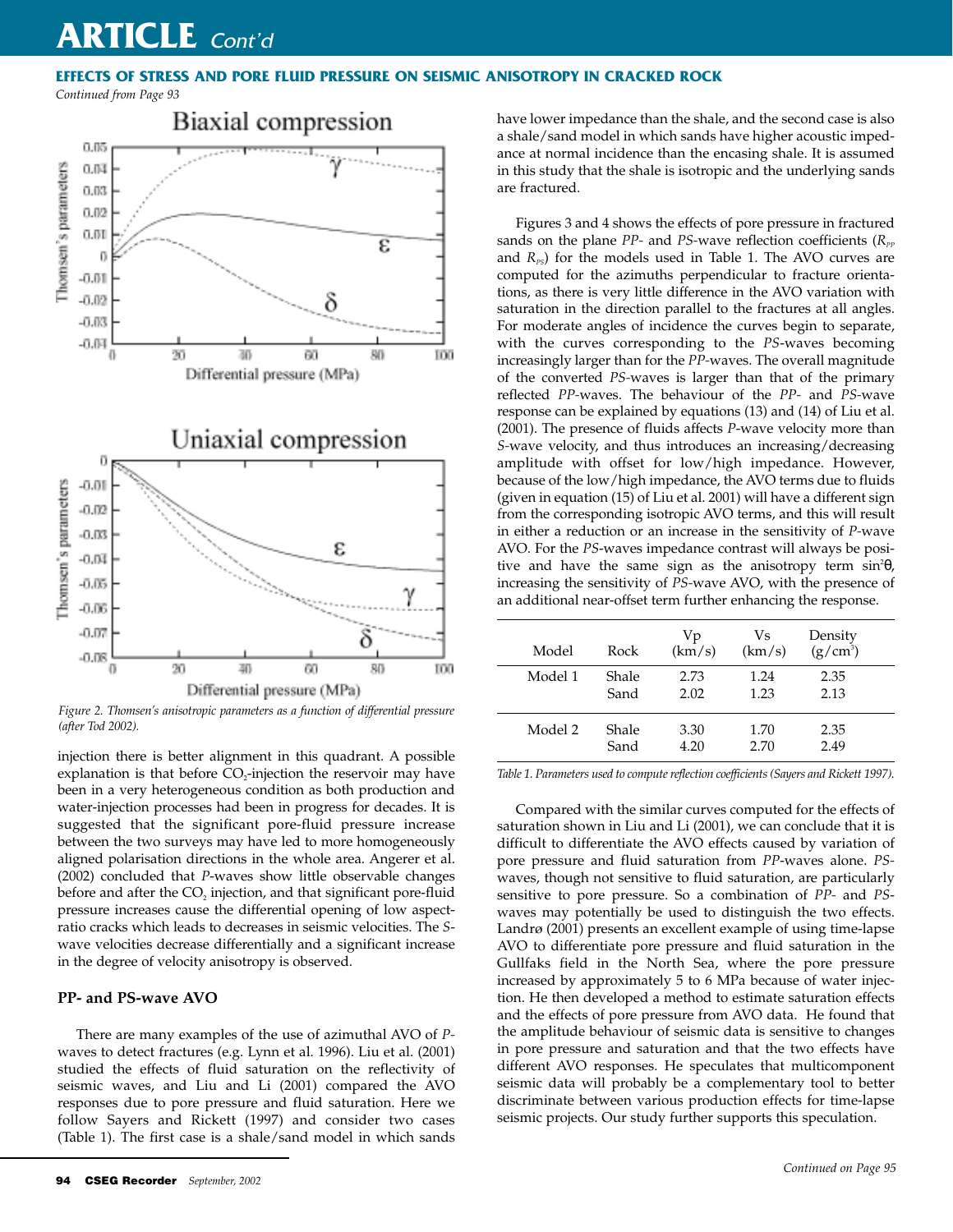### **EFFECTS OF STRESS AND PORE FLUID PRESSURE ON SEISMIC ANISOTROPY IN CRACKED ROCK**

*Continued from Page 94*



Figure 3. Variation of reflection coefficients R<sub>np</sub> and R<sub>np</sub> for Model 1 with normalised differential stress over a fractured reservoir with line azimuth perpendicular to the frac*ture strike.*



Figure 4. Variation of reflection coefficients R<sub>np</sub> and R<sub>np</sub> for Model 2 with normalised differential stress over a fractured reservoir with line azimuth perpendicular to the frac*ture strike.*

### **Synthetic studies**

Although the reflection coefficients shown in the previous section vary with fluid pressure, a complete calculation should include the effects of geometrical spreading, transmission loss and multiple reflections. For this reason, synthetic seismograms are computed for a model with a shale/sand/shale sequence using the reflectivity method (parameters of sand and shale in

Model 2 are used and listed in Table 1). The fractured sand layer is assumed to lie at a depth of 1km and has a thickness of 100m (Figure 5). We use a spread with 50 equally-spaced threecomponent receivers over a maximum of 2km offset and an explosive source with a 40m interval, which yields an angular coverage of approximate  $45^{\circ}$  for the incident angles and is sufficient for examining the amplitude variations.

*Continued on Page 96*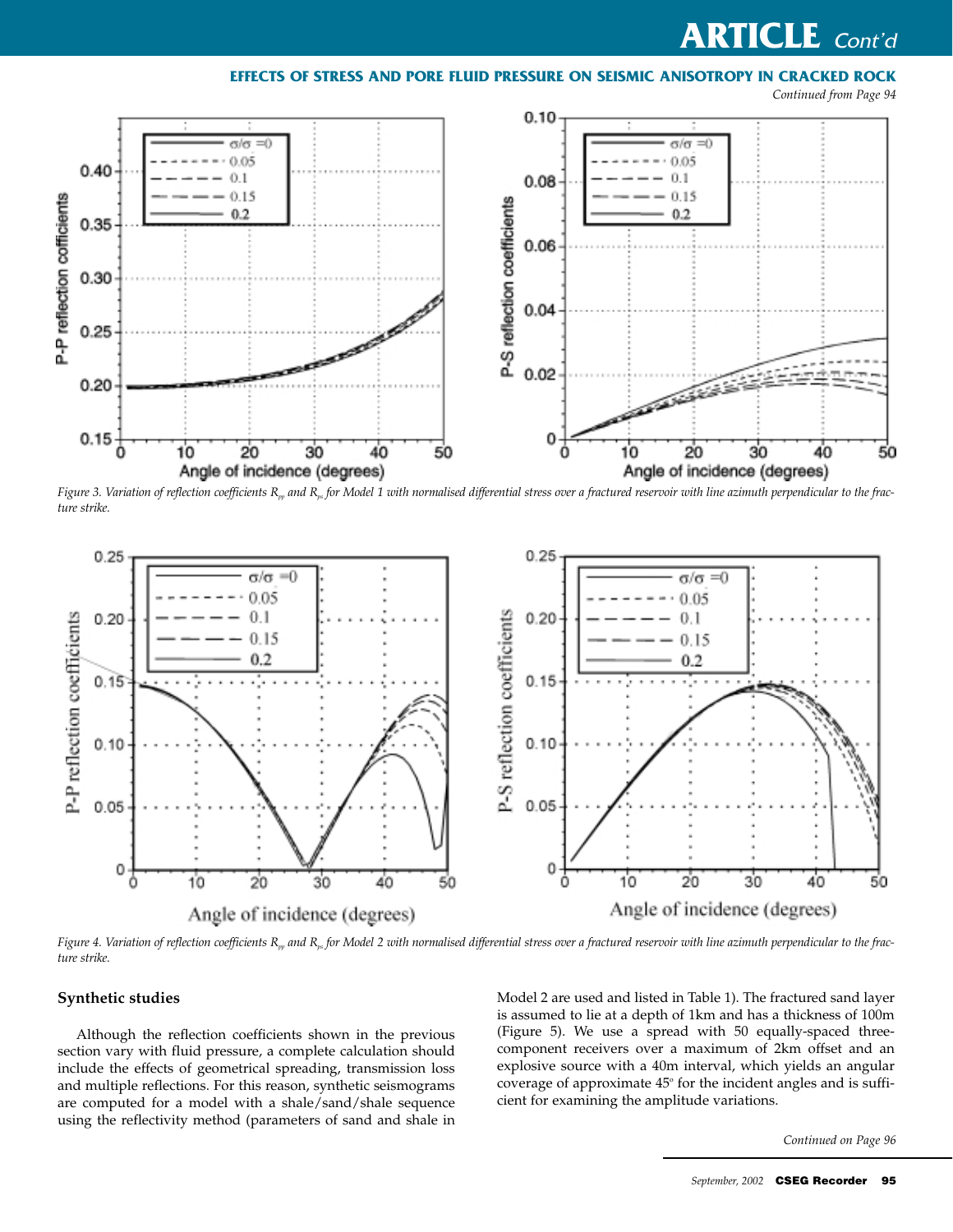### **EFFECTS OF STRESS AND PORE FLUID PRESSURE ON SEISMIC ANISOTROPY IN CRACKED ROCK**

*Continued from Page 95*



*Figure 5. Three-layer model with a shale/sand/shale sequence.*

Figures 6 and 7 show horizontal and vertical components of the synthetic seismograms calculated for the model in Figure 5, each figure displaying the comparison of synthetic seismograms computed for three differential pressures. The vertical two-way travel-times for *PP-* and *PS-*reflections are between 0.8s and 0.9s for *PP-*waves and 1.1s and 1.2s for *PS-*waves, respectively (see Figure 5 for the identification of different arrivals). The amplitudes of the *PP* event show significant differences in amplitude variations with offset. There are also differences in amplitudes computed for fractures with different differential stresses. In contrast, the difference of AVO response for the *PS* event is significant and obvious, which also agrees with the previous results of reflection coefficients. Also, the amplitude of the *PS* event varies sharply with offset and reaches its maximum at far range offsets at about 1km to 1.5km, with incidence angle less than  $30^{\circ}$  to  $40^{\circ}$ . Note that the AVO difference can also be observed in vertical components for the *PS* events, but the AVO difference for the *PP* event cannot be seen clearly on the vertical components. This implies that AVO response relying on vertical components may lead to inaccurate results and that the emergence angle at the surface where the receivers are located has a very significant effect on the AVO response.

### **Conclusions**

In this article, we have used the theoretical model developed by Hudson (2000) and Tod (2002) to show that the effect of an increase in the differential pressure will increase the polarization of the distribution of remaining cracks, and as a result will serve to increase the anisotropy, the total crack density will decrease, thus decreasing the anisotropy. These two competing processes explain the increase of anisotropic parameters with differential pressure to a maximum absolute value, before a decay towards zero as the differential pressure increases yet further, as the properties of the effective material approach those of the isotropic matrix - in this large pressure limit, all of the original cracks are effectively closed, so that the material resembles the uncracked isotropic matrix.



*Figure 6. Comparison of the horizontal components of the synthetic seismograms generated by an explosive source for the fractured sand sandwiched between isotropic shale. The calculations are for three differential pressures.*